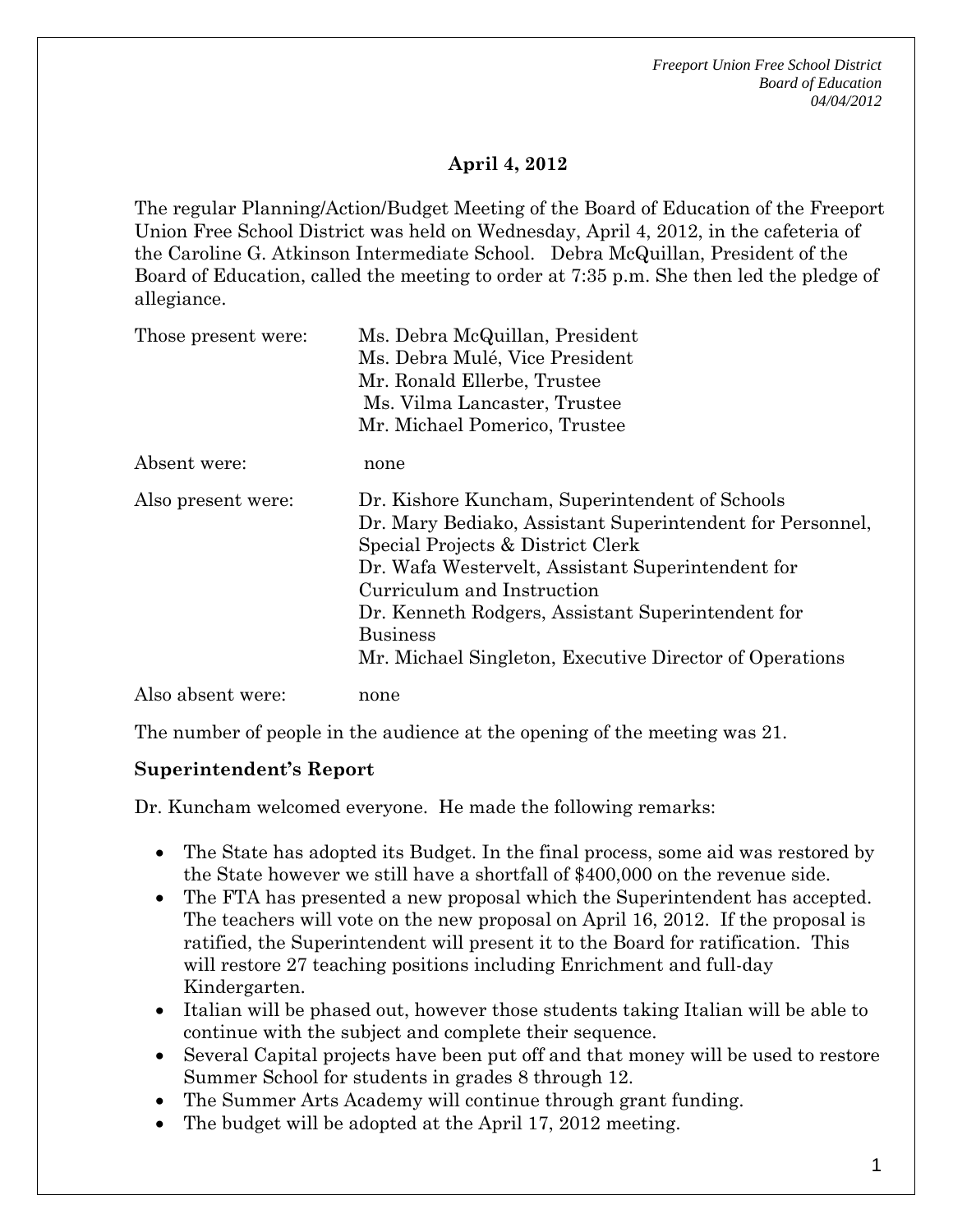### **Questions from the Public**

The public was given the opportunity to address the Board of Education. Each speaker was allowed to address the Board for four minutes on any topic. The Board and administration addressed the comments from the public.

# **Items for Action**

On a motion by Ms. Mulé and a seconded by Ms. Lancaster the following item was approved:

# **CSE/CPSE Minutes**

**BE IT RESOLVED,** that the Board of Education of the Freeport Union Free School District hereby accepts the minutes of the meetings of the committees on special education and preschool special education for the following dates:

 January 27, 2012 February 2, 3, 8, 9, 14, 16, 17, 28, 29, 2012 March 1, 2, 5, 6, 12, 13, 14, 15, 16, 2012

The vote was unanimous, Ellerbe, Lancaster, McQuillan, Mulé and Pomerico.

On a motion by Ms. Lancaster and a seconded by Mr. Ellerbe the following item was approved:

# **Finance**

## **Bid Award Recommendation for Cafeteria Equipment Bid 2011-12 (#557) for Modifying Serving Lines Opened on March 28, 2012**

**BE IT RESOLVED**, that the Board of Education of the Freeport Union Free School District, hereby awards the bid on an individual item basis to Bar Boy Products, Inc., for drop-in steam well units and installation services for the Cafeteria Equipment Bid 2011-12 Modifying Serving Lines for the Archer and Bayview Schools in the amount of 9,843.

The vote was unanimous, Ellerbe, Lancaster, McQuillan, Mulé and Pomerico.

# **Executive Session**

At 8:31 p.m. Mr. Ellerbe moved to adjourn to executive session for one specific matter of negotiations. The motion was seconded by Ms. Lancaster and passed unanimously.

The vote was unanimous, Ellerbe, Lancaster, McQuillan, Mulé and Pomerico.

At 9:19 p.m., on a motion by Mr. Ellerbe and a second by Ms. Mulé the Board returned to open session. The motion carried unanimously.